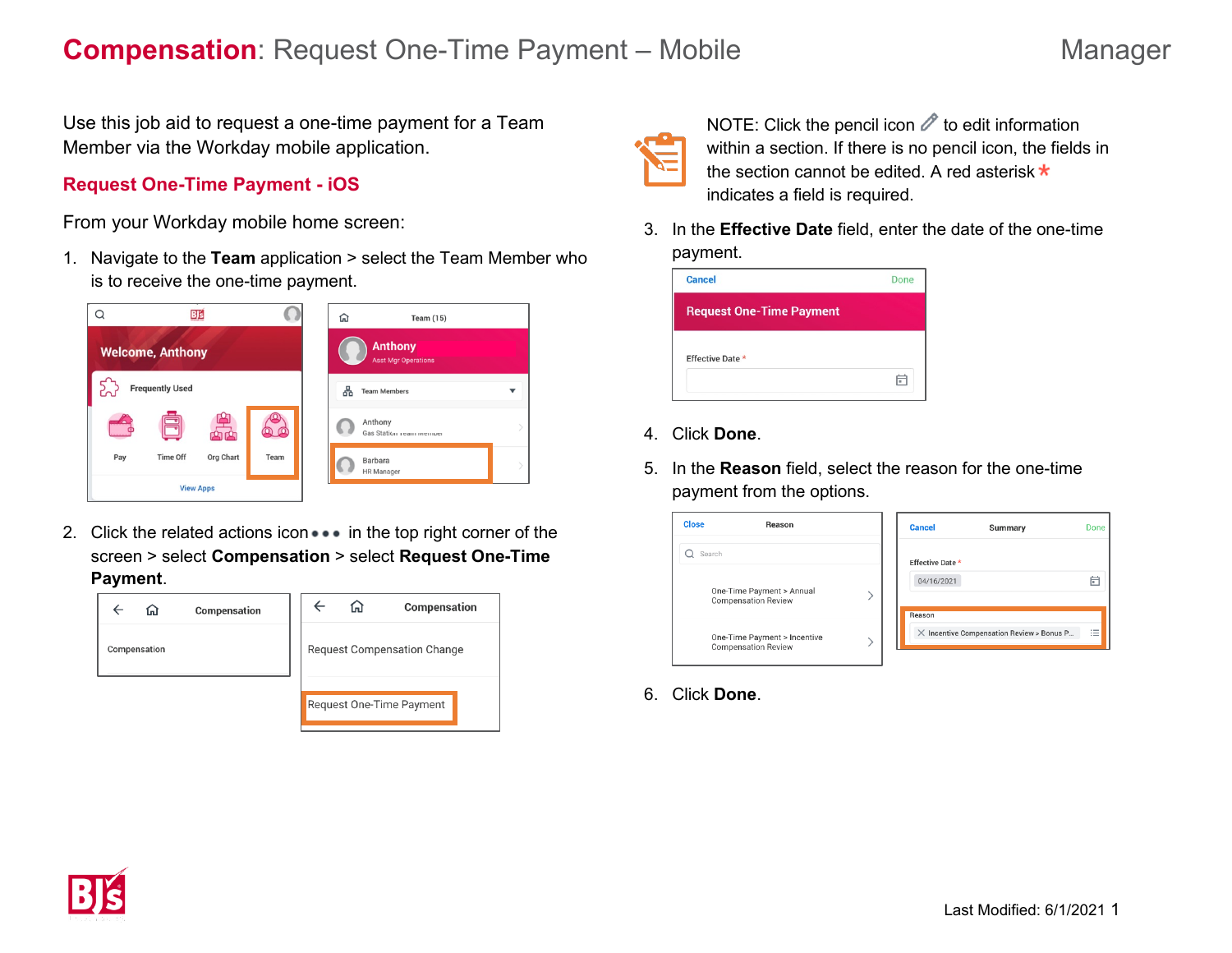# **Request One-Time Payment – iOS** (continued)

From the **One-Time Payment** section:

7. Select **Request One-Time Payment Tasklet** > Click **Add New**.



8. In the **One-Time Payment Plan** field, select the type of one-time payment from the options provided.

| <b>Cancel</b>                     | Done |
|-----------------------------------|------|
| <b>Organizational Assignments</b> |      |
| Cost Center: 000106 Personnel     |      |
| Location: Utica, NY #0064         |      |
| One-Time Payment Plan *           |      |
|                                   |      |

9. In the **Amount** field, enter the amount of the one-time payment. Leave the **Send to Payroll** box checked.

| <b>Cancel</b>                          | Done |
|----------------------------------------|------|
| <b>Organizational Assignments</b>      |      |
| Cost Center: 000106 Personnel          |      |
| Location: Utica, NY #0064              |      |
| One-Time Payment Plan *                |      |
| Spot Award                             | 這    |
| Scheduled Payment Date *<br>04/16/2021 | 甪    |
| Amount *                               |      |
| 1,000.00                               | ▦    |
| Currency *                             |      |
| <b>USD</b>                             | ≡    |
| √ Send to Payroll                      |      |

- 10. Click **Done**.
- 11. Click **Close**.

12. Click **Submit**.

### **Next Steps**

Approval routing varies based on compensation change reasons and amounts.

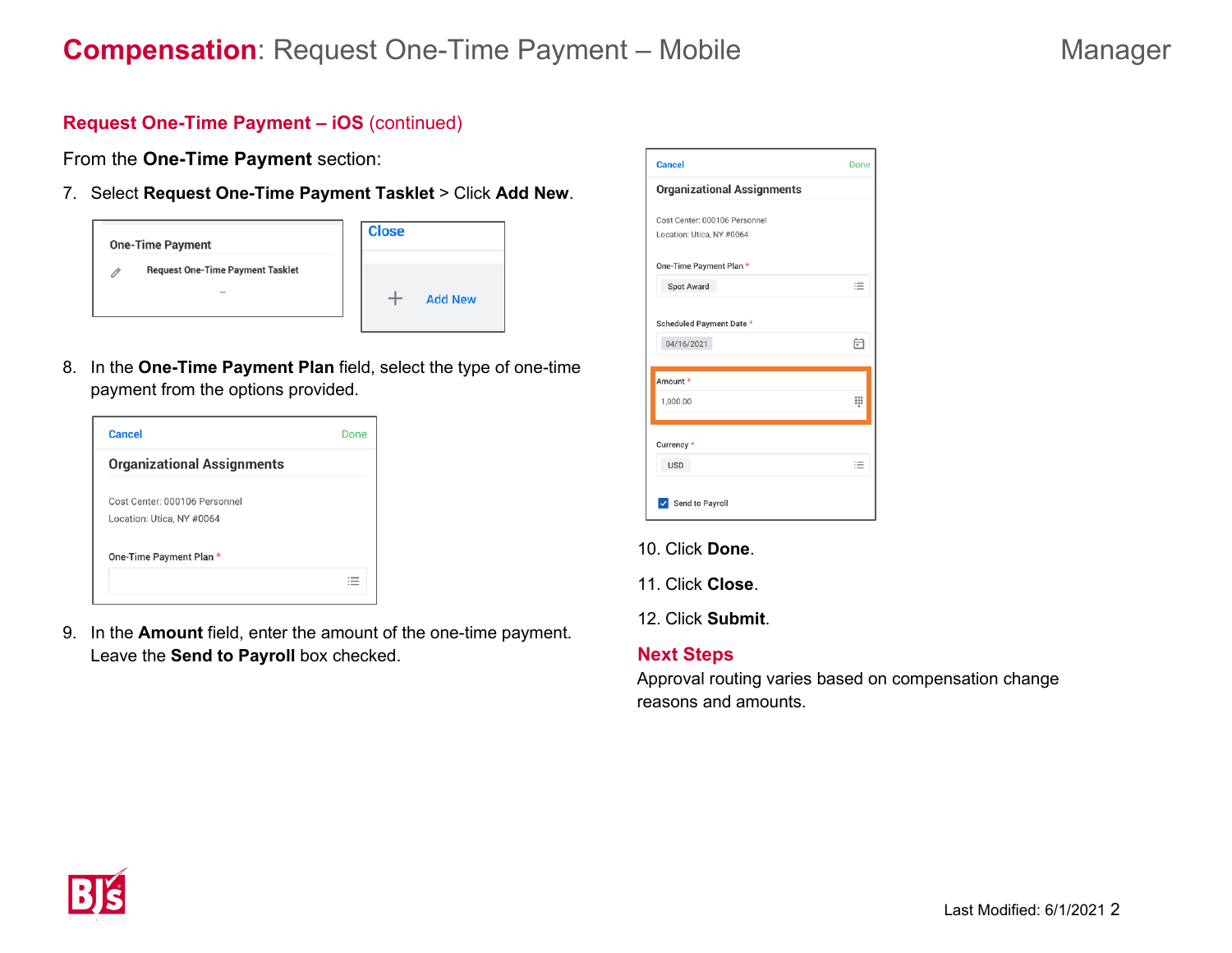## **Request One-Time Payment - Android**

From your Workday mobile home screen:

1. Navigate to the **Team** application > select the Team Member who is to receive the one-time payment.



2. Click the related actions icon **in** the top right corner of the screen > select **Compensation** > select **Request One-Time Payment**.

| Compensation<br>ſп | Compensation<br>Նո                 |
|--------------------|------------------------------------|
| Compensation       | <b>Request Compensation Change</b> |
|                    | Request One-Time Payment           |



NOTE: Click the pencil icon  $\mathscr O$  to edit information within a section. If there is no pencil icon, the fields in the section cannot be edited. A red asterisk  $\star$  indicates a field is required.

3. In the **Effective Date** field, enter the date of the one-time payment.

| <b>Request One-Time Payment</b> |  |
|---------------------------------|--|
| Effective Date *<br>05/28/2021  |  |

- 4. Click the blue checkmark.
- 5. In the **Reason** field, select the reason for the one-time payment from the options.
- 6. In the One Time Payment section, click the pencil icon and click + Add New.
- 7. Select the One-Time Payment plan from the menu.
- 8. In the **Amount** field, enter the amount of the one-time payment. Leave the **Send to Payroll** box checked.
- 9. Click the blue checkbox and the red X.
- 10. Review and click **Submit**.